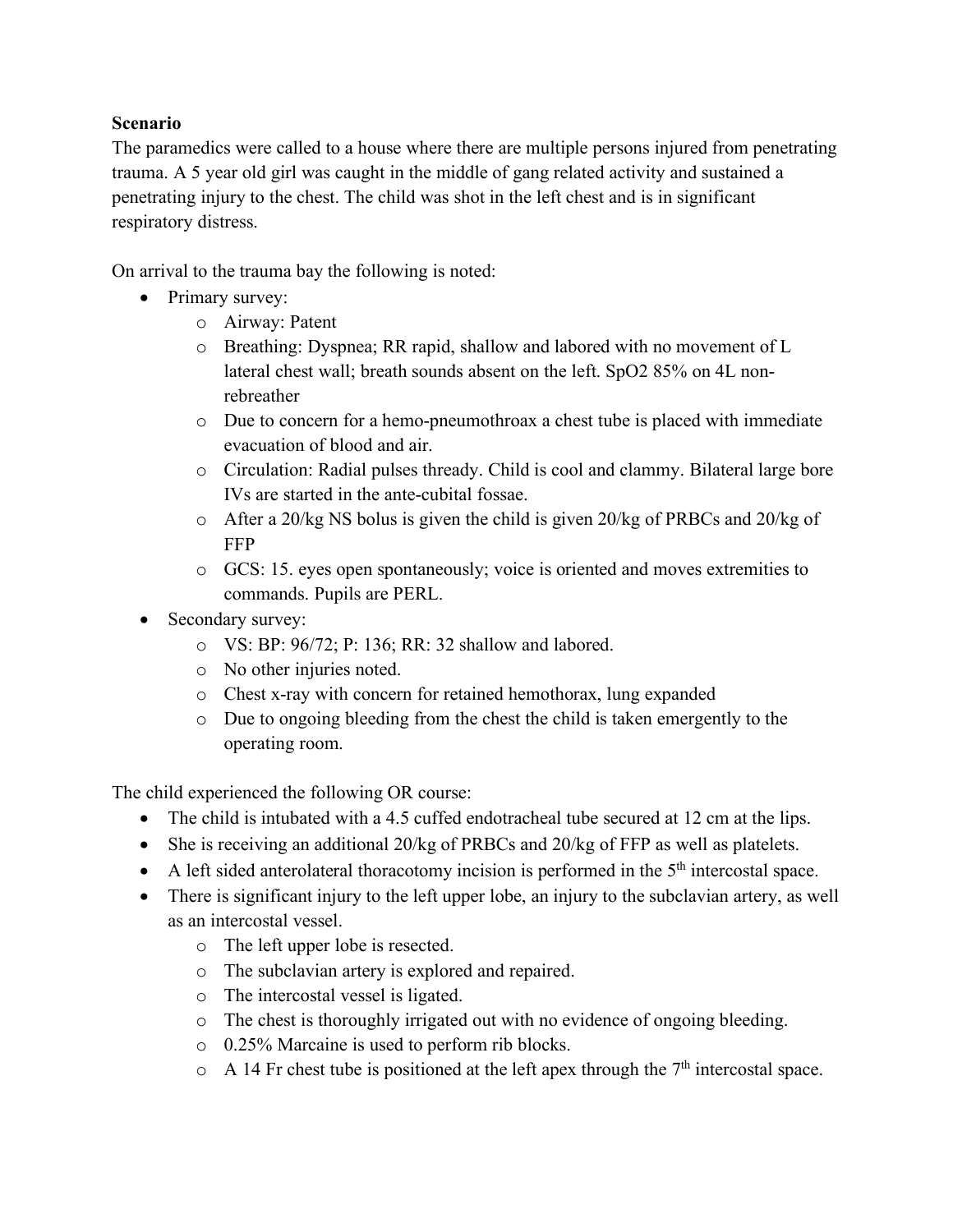o The incision is closed in layers. Skin glue and steri-strips are used to close the wound.

## **I-SBAR Handoff Information**

- Introduction:
	- o I am calling from the OR about the trauma patient that will be coming up to the **PICU**
- Situation:
	- $\circ$  Patient age 5 year old
	- o Gender female
	- o Pre-op diagnosis gun-shot wound to the left chest
	- o Procedure left thoracotomy, left upper lobe resection, repair of left subclavian artery, ligation of intercostal vessel, and chest tube placement.
	- o Mental status pre-procedure GCS 15
	- o Patient stable/unstable stable
	- o Pertinent medical history history of asthma, uses inhaler as needed
	- o Allergies none
	- o Sensory Impairment none
	- o Family location OR waiting room
	- o Religion/culture none specified
	- o Interpreter required No, speaks English
	- o Valuables deposition given to family
	- o Meds given fentanyl, Marcaine, Toradol, Ancef 1 gram
	- o Blood given units available received 2 PRBS, 2 FFP, 1 Platelet; additional available in blood bank
	- o Musculoskeletal restrictions None
	- o Tubes/drains/catheters left sided chest tube to atrium pleura-vac set to -20 and suction
	- o Dressings/cast/splints Gauze and Tegaderm at chest tube site. Skin glue and steri strips at incision
	- o Counts correct Yes
	- o Other lab/path pending None
	- o Vitals Stable SBP 100, HR 80, RR 25, Intubated, SPO2 100%, Weight 25 kg.
	- o Initial Ventilator Settings :
		- Mode Volume control with pressure support
		- Rate  $-25$
		- $\text{PEEP}-5$
		- **•** Inspiratory Time  $-0.6$
		- $\blacksquare$  PIP 16
		- FiO2  $60\%$